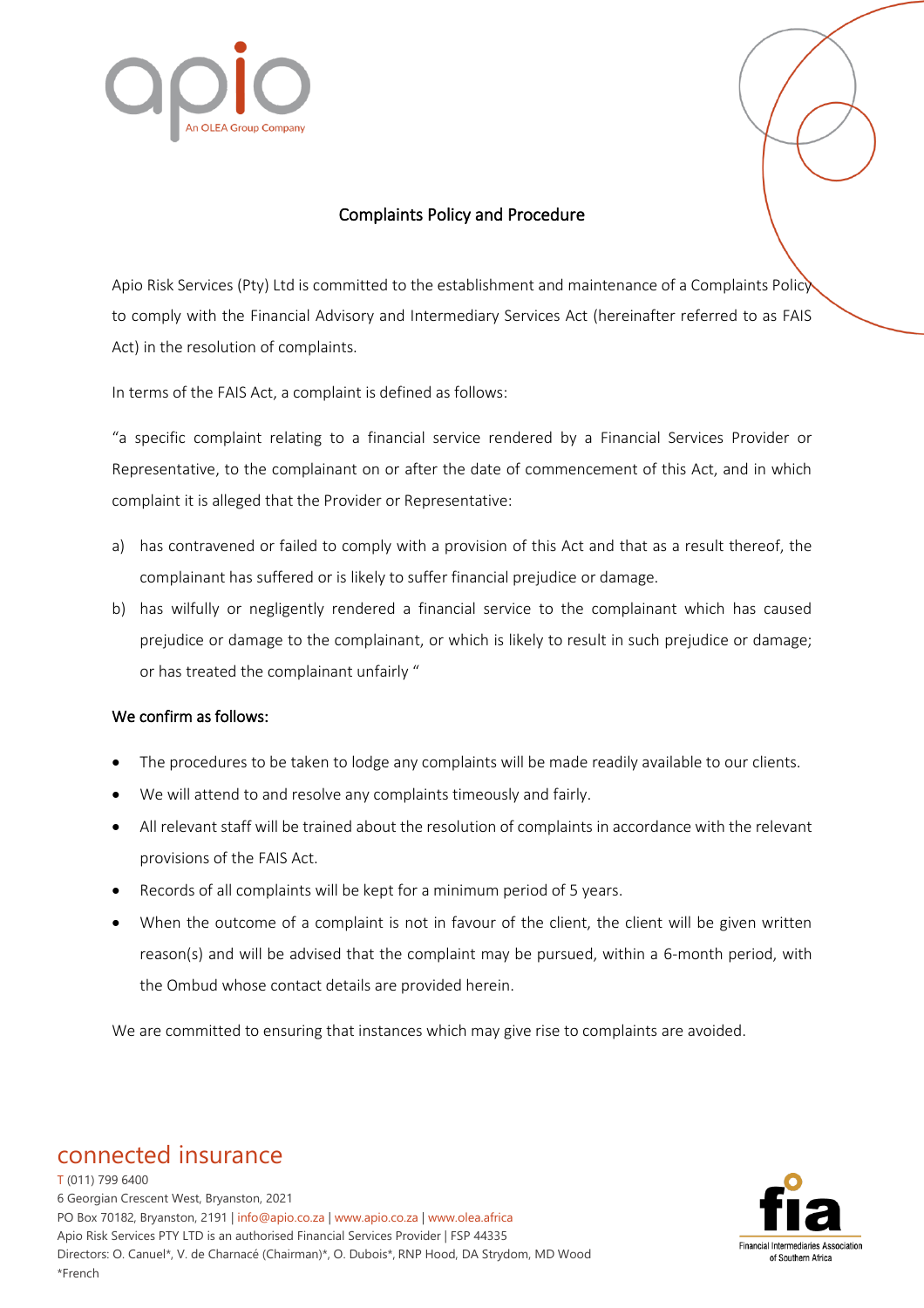

## Complaints Procedure:

If you have any complaints, which have caused you or may cause you prejudice or damage, relating to a financial service rendered by Apio Risk Services (Pty) Ltd or by one of our representatives, please immediately contact our Complaints Dispute Facilitators as per the following contact details:

*Underwriting or Claims Related Complaints:* 

| Name:             | Derek Strydom                       |
|-------------------|-------------------------------------|
| E-mail:           | dereks@apio.co.za                   |
| Telephone:        | 011 799 6400                        |
| Postal Address:   | P O Box 70182, Bryanston, 2021      |
| Physical Address: | 6 Georgian Crescent West, Bryanston |

Our complaints procedure has been established in terms of the Financial Advisory and Intermediary Services Act to protect our client. All complaints must be submitted in writing and must contain all relevant information, and copies of all relevant documentation must be attached thereto. All your contact details must be provided. Our internal complaints resolution process is intended to provide fair and effective resolution of all complaints.

The procedure for handling complaints is as follows:

- The Complaints Dispute Facilitator will confirm receipt of your complaint.
- The Complaints Dispute Facilitator will make a full enquiry into the complaint by:
	- o Calling for all necessary documentation from staff members involved in the matter.
	- o Investigating your client files.
	- o Interviewing staff members involved.
	- o Where necessary the complaint will be referred to the product supplier for a response.
- The Complaints Dispute Facilitator may ask for additional information from you within 7 days of receipt of the letter of complaint. You must ensure that you provide the information so that your complaint can be processed further.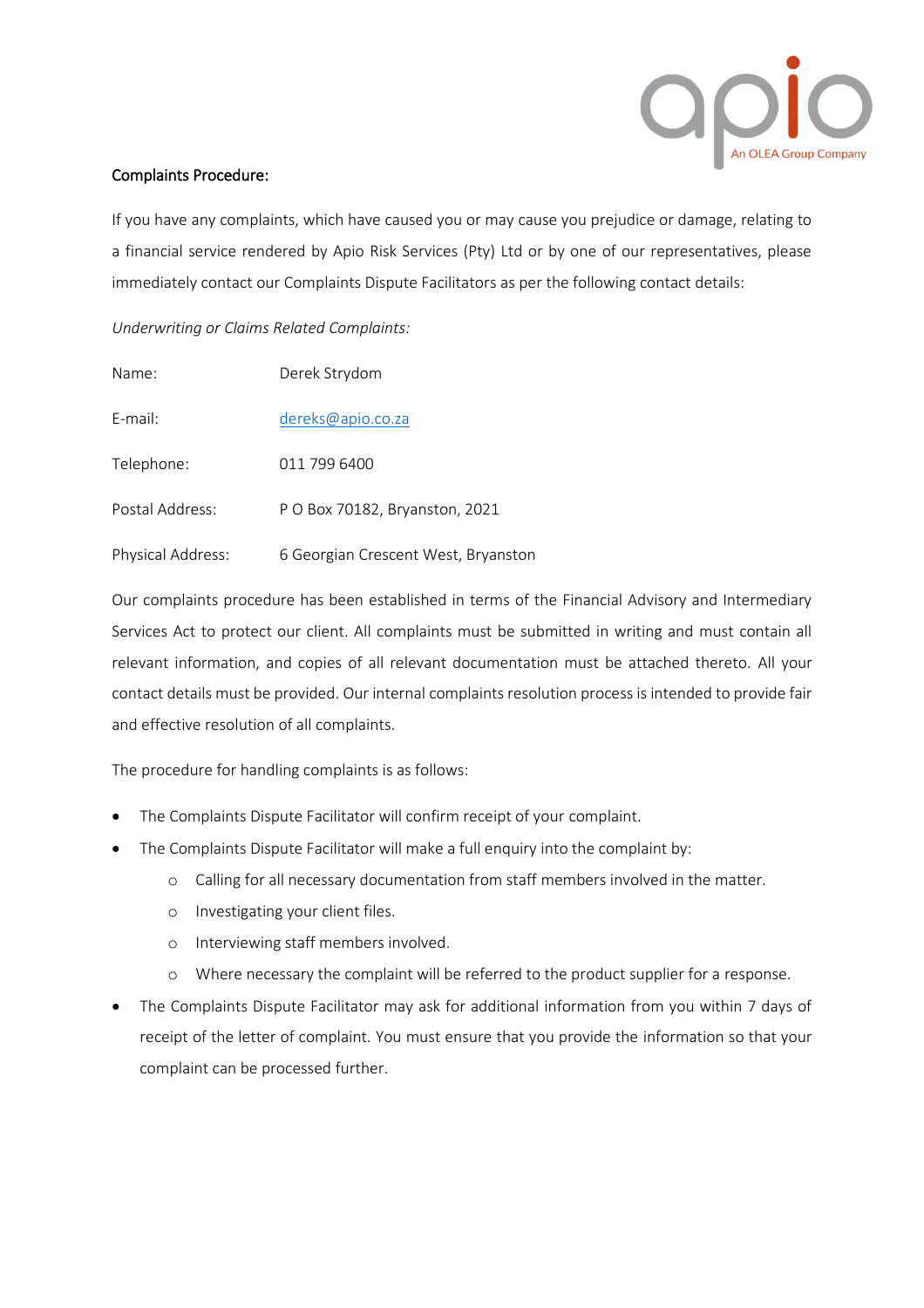

- The Complaints Dispute Facilitator will provide you with a letter of response within 7 working days from the time the complaint or (if it was asked for) additional information is received from you.
- If the complaint is of a routine nature, the Complaints Dispute Facilitator will respond to the complainant in writing within 14 working days of the receipt of any additional information requested from the complainant. If no additional information is requested, then a response will be submitted within 14 days of receipt of the initial complaint.
- The response may deal with one or more of following issues:
	- o Any proposed settlement if appropriate.
	- o Suggested remedy for your complaint.
	- o Dismissal of complaint and reasons why.
	- o Apology (if applicable) and any disciplinary action that has been taken against the staff members involved and the outcome of such disciplinary action.
	- o Identified problems within the organization and how they will be resolved.
- If during the enquiry, the Complaints Dispute Facilitator becomes aware that your complaint is of a non-routine or serious nature, the following steps will apply:
	- o The Complaints Dispute Facilitator will refer the matter to our Compliance Officer.
	- o Our Compliance Officer will make a recommendation as to how we should proceed with this complaint. His/her response may suggest that this matter be referred to the FAIS Ombud for FAIS for adjudication or that this matter be referred for an opinion from an attorney and if so, the attorney's opinion will be sought at our expense.
	- o Based on the gravity of his/her findings, our Compliance Officer may recommend to Management follow up requirements and consequences for the non-compliant Representatives and/or Administrative Staff.
	- o Our Compliance Officer may dismiss the complaint.
	- o Our Complaints Dispute Facilitator will, in consultation with our Managing Director and Compliance Officer formulate a joint response to your complaint.

This process will be facilitated as soon as reasonably possible.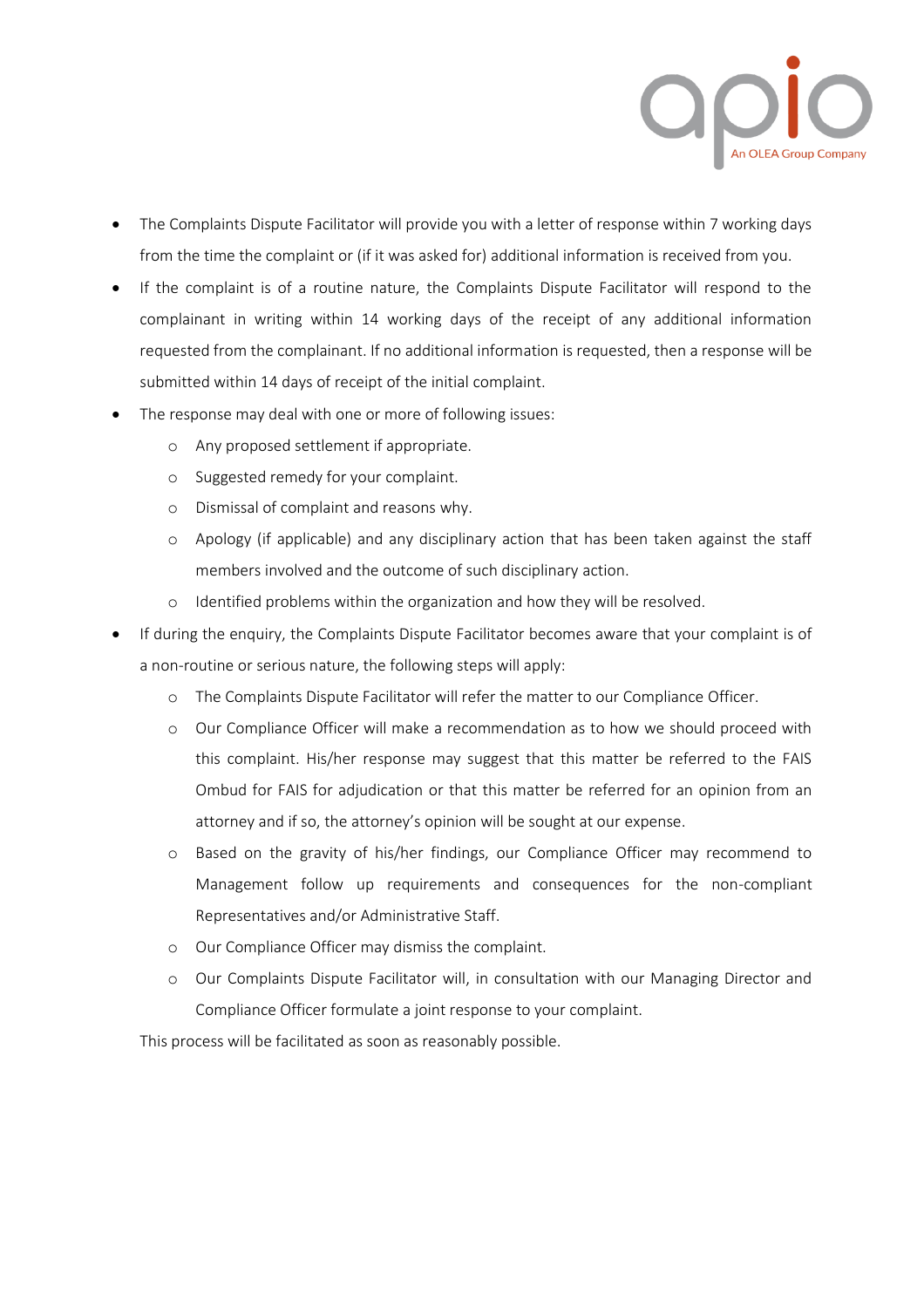

If you do not feel satisfied to our response you may refer this matter to the FAIS Ombud for adjudication within 6 months of our response.

The FAIS Ombud is appointed by the Financial Sector Conduct Authority to act as an adjudicator in disputes between clients and financial services providers.

The Ombud acts independently and objectively and has jurisdiction in respect of complaints relating to advice or intermediary services, which have arisen after 15 November 2002.

The Ombud can adjudicate on claims up to R800 000.00. There are no upfront costs when lodging a claim through the Ombud's office, but the Ombud may quantify cost awards against either the complainant or the Financial Sector Conduct Authority regarding the nature of the complaint, time duration of the complaint and expense and inconvenience suffered by the complainant.

The full contact details for the Ombud's office are as follows:

For the Ombudsman for Short-term Insurance:

Website: [www.osti.co.za](http://www.osti.co.za/)

Telephone: 0860 726 890

Email: [info@osti.co.za.](mailto:info@osti.co.za)

For the Ombudsman for Long-term Insurance:

Website: ombud.co.za

Telephone: 0860 103 236

Email [info@ombud.co.za.](mailto:info@ombud.co.za)

Whenever there is a complaint dealt with under this complaints procedure, Apio Risk Services (Pty) Ltd will make a record of the complaint and undertake to make appropriate internal changes or take such disciplinary action as is appropriate. If, at the time of our response to your initial complaint, there are